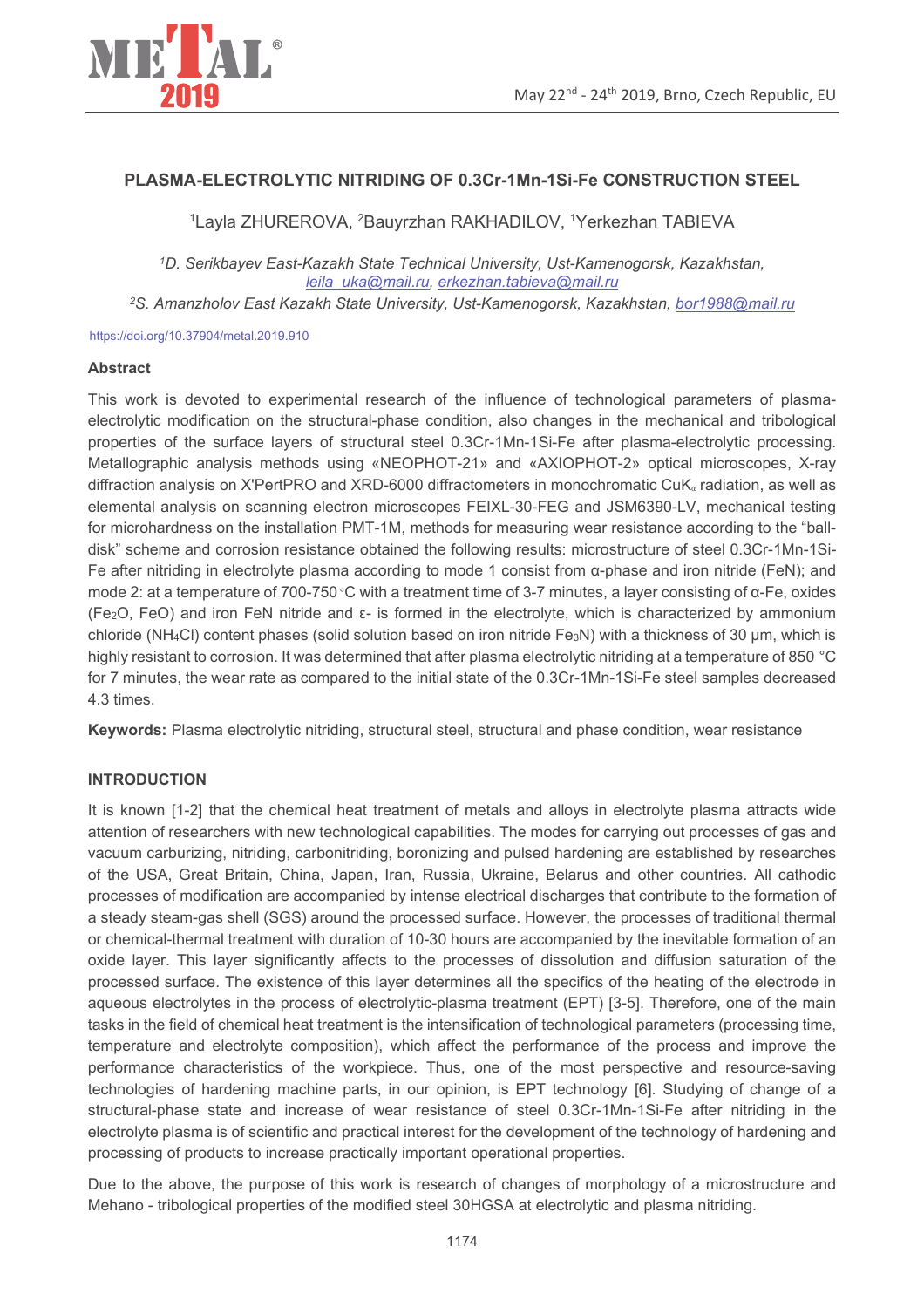

For achievement of a goal, as material of a research were used billet samples of 0.3Cr-1Mn-1Si-Fe steel in the form of parallelepipeds (30 mm  $\times$  30 mm  $\times$  8 mm) in a condition of delivery, and in the processed states under different electrolytic-plasma nitriding conditions. The chemical composition of steel: 0.28-0.35 % C; 0.8-1.1 % Cr; 0.8-1.1 % Mn; 0.9-1 % Si; 0.025 % P; 0.025 % S, the rest of Fe according to GOST 4543-71.

Before electrolytic-plasma treatment, the samples were subjected to mechanical grinding and polishing on a polishing wheel using diamond pastes, and were also subjected to chemical selective etching in a 3 % solution of nitric acid in ethyl alcohol to reveal the microstructure of the steel surface.

Plasma-electrolytic modification of steel 0.3Cr-1Mn-1Si-Fe samples were carried out at the facility, which was developed and manufactured at the Technical Physics Department of D. Serikbayev EKSTU employees of LLP "TechnoAnalit" and SRI "Nanotechnology and New Materials" [7]. Electrolyte-plasma nitriding in the cathode mode was carried out in an aqueous solution of active electrolytes. The EPT process includes processing in an arc discharge created between a liquid electrode and the surface of the cathode, with endurance at a temperature of 700-850 °C and lasting 5-7 min.

|           | Steel sample                                                                                                                                               | Temperature, $t, \, ^\circ C$ | Time, t, min | Voltage, U, B | Current, I, A |  |  |  |  |  |
|-----------|------------------------------------------------------------------------------------------------------------------------------------------------------------|-------------------------------|--------------|---------------|---------------|--|--|--|--|--|
| NITRATION | $0.3Cr-1Mn-1Si-Fe$                                                                                                                                         |                               |              |               |               |  |  |  |  |  |
|           |                                                                                                                                                            |                               |              |               |               |  |  |  |  |  |
|           | Mode 1                                                                                                                                                     | 750-850                       |              | 320/160       | $25 - 30$     |  |  |  |  |  |
|           | The composition of the electrolyte: an aqueous solution of 15% soda ash ( $\text{Na}_2\text{CO}_3$ ) and 25% urea (( $\text{NH}_2$ ) $_2$ CO)              |                               |              |               |               |  |  |  |  |  |
|           |                                                                                                                                                            |                               | 5            | 320/180       |               |  |  |  |  |  |
|           | Mode 2                                                                                                                                                     | 700-750                       |              | 320/160       | $25 - 30$     |  |  |  |  |  |
|           | The electrolyte composition: an aqueous solution of 10 % ammonium chloride (NH <sub>4</sub> Cl) and 10 % soda ash<br>$(Na2CO3)$ and 15 % urea $((NH2)2CO)$ |                               |              |               |               |  |  |  |  |  |

Table 1 Technological parameters of the EPT

Researches of morphology of 0.3Cr-1Mn-1Si-Fe steel samples was carried out at the Scientific Research Institute of Nanotechnologies and new materials at D. Serikbayev EKSTU by optical microscopy at "ALTAMI-MET". The research of phase composition and structural parameters of the samples was carried out on a Shimadzu XRD-6000 diffractometer using CuKa radiation. The analysis of phase composition, size of coherent scattering regions, internal elastic stresses ( $\Delta d$  / d) was performed with use of PCPDFWIN and PDF4 + databases, as well as POWDER CELL 2.4 full-profile analysis programs (TSU Collective Use Material Research Center, Tomsk, Russia). The microhardness of the surface layers of the of 0.3Cr-1Mn-1Si-Fe steel samples before and after nitriding was measured by pressing the diamond pyramid on a PMT-3M instrument with a load of 1N according to GOST 9450-76. The research of wear resistance was performed on a hightemperature TNT CSM Instruments tribometer, the recommended conditions for tribological tests according to ASTM G99 "Standard Test Testing with a Pin-on-Disk Apparatus" standard. The friction coefficient for steel samples of 0.3Cr-1Mn-1Si-Fe is calculated from amount of the material removed during the test due to friction and wear.

At a morphology research of structure of the near-surface layers of the of 0.3Cr-1Mn-1Si-Fe steel samples after nitriding in the electrolyte plasma in Figure 1a, at different values of the processing time, were found significant phase and structural changes. The microstructure of the surface layer of steel of 0.3Cr-1Mn-1Si-Fe in the state of delivery consists of grains of ferrite and perlite, which are located from each other in a random way. Approximately 60 % of the main volume of the surface of the investigated steel is occupied by perlite grains. The average grain size of perlite is about 12.7 µm, and the average grain size of ferrite is somewhat smaller and amounted to 9.4 um.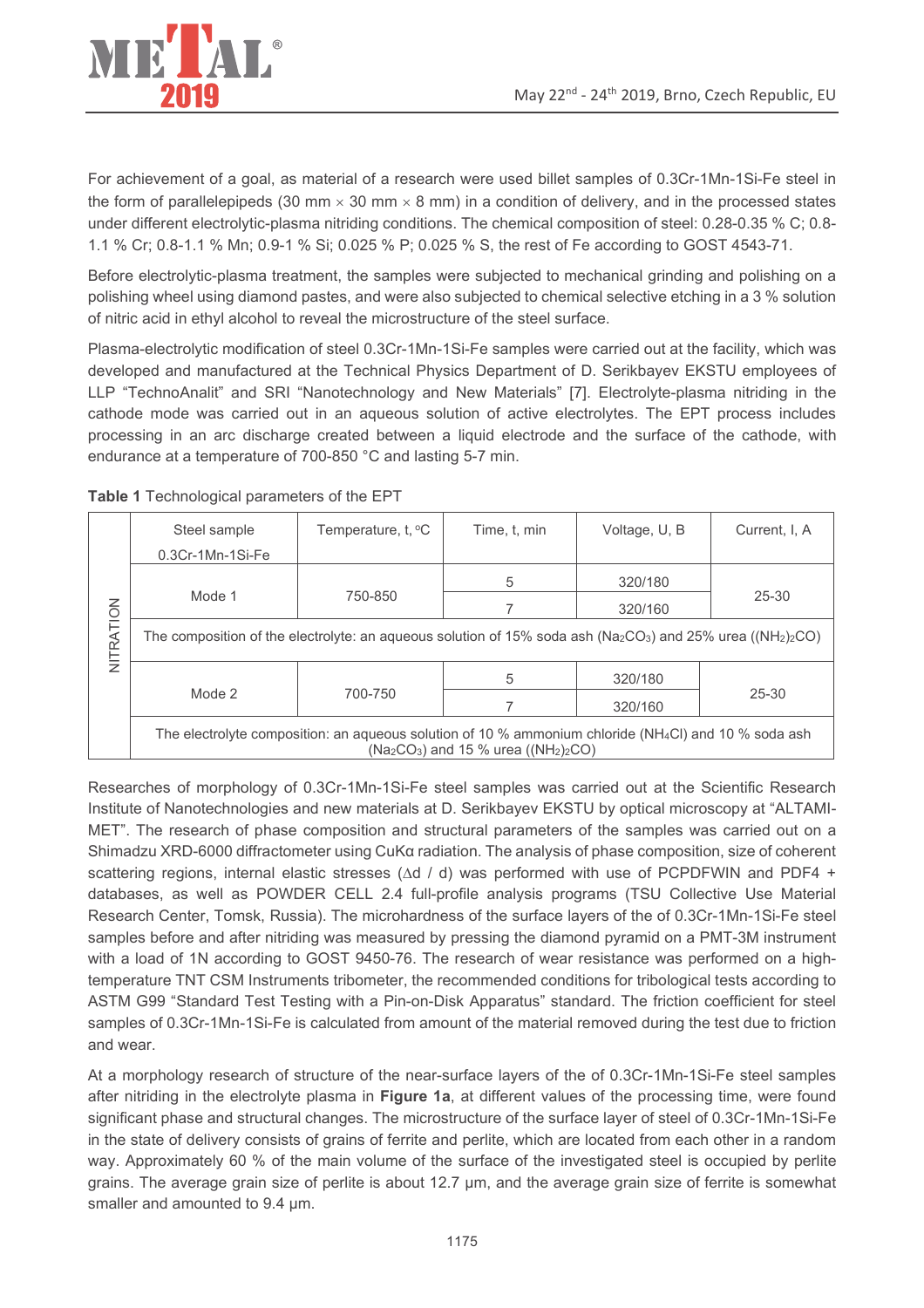



a) Initial condition. Mode 1 - under a temperature of 750-850 °C: b) 5 min., c) 7 min. Mode 2 - under a temperature of 700-750 °C: d) 5 min., e) 7 min.

Figure 1 The microstructure of steel 0.3Cr-1Mn-1Si-Fe before and after modification by nitriding

As a result of the analysis of the fragments of the microstructure in Figures 1 (b-e) obtained by method of optical microscopy, it is established that after nitriding samples of 0.3Cr-1Mn-1Si-Fe steel in the plasma of electrolyte there are changes of morphology of a near-surface layer of 0.3Cr-1Mn-1Si-Fe steel. When samples are nitriding in electrolyte plasma, ferrite is enriched by atomic nitrogen, which promotes the growth of nitride particles in the near-surface modified layer. The microstructure of the near-surface layer of 0.3Cr-1Mn-1Si-Fe steel samples consists of a ferrite structure, with dispersed inclusions in the form of nitride particles.

According to literary data [8-10], atomic nitrogen diffuses into the  $\alpha$ -phase of the material, saturating it to the solubility limit, further saturation leads to the formation of  $\varepsilon$ -phase ( $\varepsilon$ -phase is a ferrous solution based on iron nitride Fe<sub>3</sub>N, having a hexagonal lattice) composition, i.e. phase nitride or carbonitride structure. As can be seen from Figure 2, the nitriding of 0.3Cr-1Mn-1Si-Fe steel in the electrolyte plasma resulted in significant changes in the structure of the matrix of steel.



Figure 2 Electronic image of the cross-section of steel 0.3Cr-1Mn-1Si-Fe after plasma electrolytic nitriding on Mode 2

Under the plasma electrolytic nitration, the working electrolyte consists of soda ash ( $Na_2CO_3$ ), urea (( $NH_2$ ) $_2CO$ ), ammonium chloride (NH<sub>4</sub>Cl) of different concentrations, according to the established nitriding regime, there is no glycerol as an oxidizing component that leads to the intensification of iron oxides on the modified surface.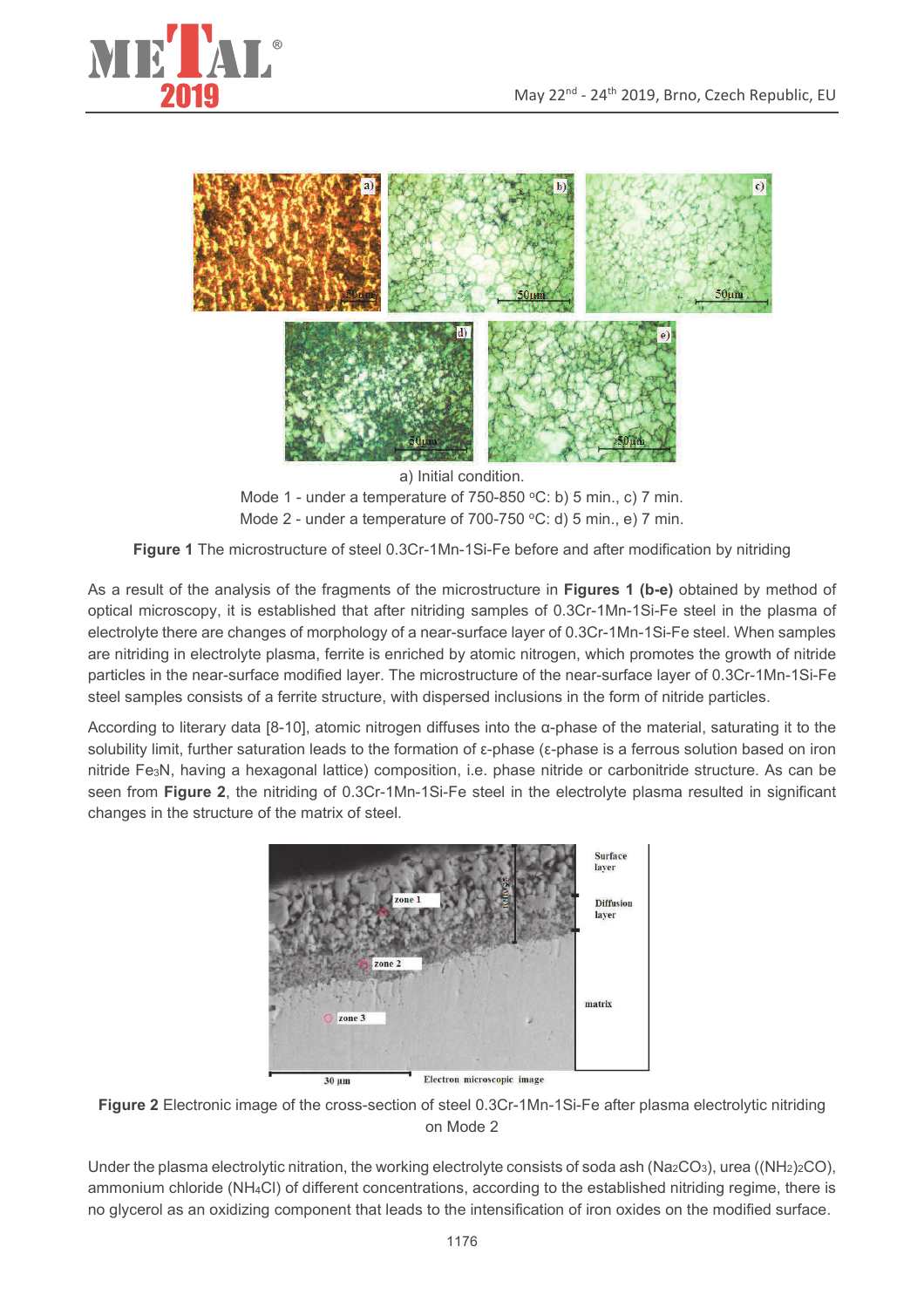

Figure 3 shows the diffractogram of steel 0.3Cr-1Mn-1Si-Fe in the delivery condition (Figure 3 (a)) and after electrolytic-plasma nitriding in Mode 2 at a temperature of 750 °C with duration of 7 minutes (Figure 3 (b)).



Figure 3 X-ray diffraction pattern of the surface of steel 0.3Cr-1Mn-1Si-Fe after electrolytic-plasma nitriding

The conducted researches of X-ray structural analysis showed that the microstructure of a surface of samples of steel 0.3Cr-1Mn-1Si-Fe consists of  $\alpha$ -phase and iron nitride (FeN) according to Table 2. However, particles of the y-phase, and also nitrides of chromium are not detected by X-ray diffraction, possibly because of their dispersion and small amount.

|  |                  |  |  |  | Table 2 The results of the study of the phase composition and structural parameters of steel samples |  |  |  |
|--|------------------|--|--|--|------------------------------------------------------------------------------------------------------|--|--|--|
|  | 0.3Cr-1Mn-1Si-Fe |  |  |  |                                                                                                      |  |  |  |

| Sample                           | <b>Discovered</b><br>phase | Phase content, % | Lattice parameter, | OCD sizes.<br>HM | ∆d/d*10 <sup>-</sup> |
|----------------------------------|----------------------------|------------------|--------------------|------------------|----------------------|
| In delivery condition            | $\alpha$ -Fe               | >98              | 2.872              | 43.91            | 0.08                 |
| Plasma electrolytic- nitriding   | α-Fe                       | 80.1             | 2.877              | 19.02            | 3.95                 |
| Mode 2.<br>7 min at t = $750 °C$ | FeN cubic                  | 19.9             | 3.600              | 14.53            | 0.29                 |

The microhardness value of the modified surface layers of steel 0.3Cr-1Mn-1Si-Fe after nitriding in the electrolyte plasma is  $H<sub>\mu</sub> = 7.6$  [GPa] (Figure 4). The hardening of the modified surface layer is caused, apparently, by the fact that it consists of ferrite grains and disperse nitrides of  $\alpha$ -phase.



Figure 4 Microhardness of the surface of steel 0.3Cr-1Mn-1Si-Fe before and after nitriding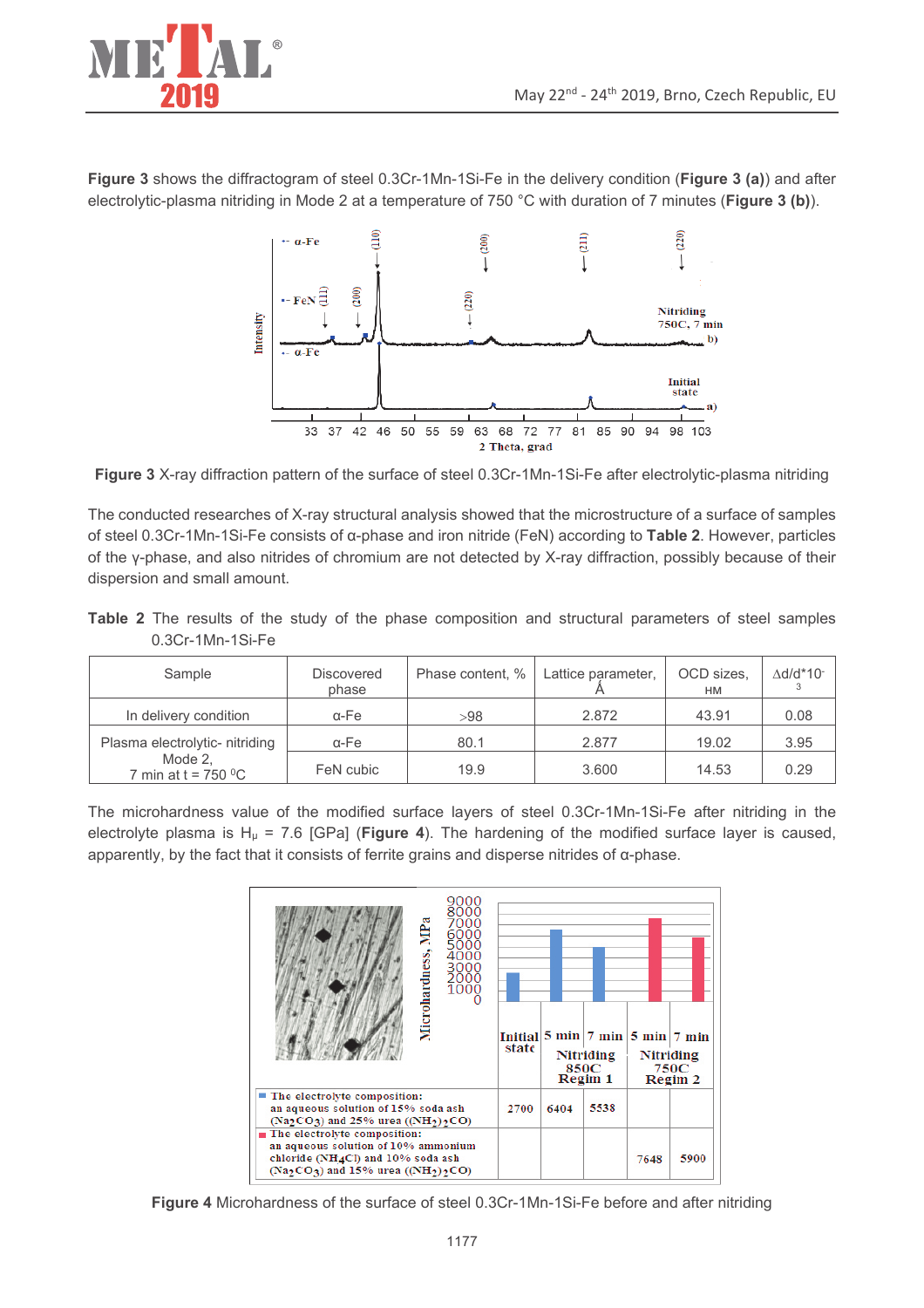

Figure 5 shows the experimental work data, the dependences of the wear rate (mm<sup>2</sup>/N)/mm). There are built the friction coefficient from time and section of the path of 0.3Cr-1Mn-1Si-Fe steel samples before and after modifying the electrolyte in the plasma. The value of the wear rate of the sample steel 0.3Cr-1Mn-1Si-Fe in the delivery condition 7.1 E-005 ((mm<sup>2</sup>/N)/mm), and after nitriding at a temperature of 750 °C with a duration of 7 minutes is 1.64 E-005 ((mm<sup>2</sup>/N)/mm). Thus, the intensity of wear after nitriding decreases by 4.3 times in comparison by a sample in a condition of delivery.



Figure 5 Friction coefficient and wear rate of steel samples 0.3Cr-1Mn-1Si-Fe before and after nitriding

# **CONCLUSION**

Thus, we can make the following conclusions according to the result of the research of the obtained data. There are:

- established that the microstructure of steel samples 0.3Cr-1Mn-1Si-Fe at different modes of nitriding, consists of  $\alpha$ -phase and iron nitride (FeN);
- determined the microhardness values of the modified surface layers of steel 0.3Cr-1Mn-1Si-Fe in the delivery condition H<sub>u</sub> = 2.7 [GPa], and after nitriding in the electrolyte plasma is H<sub>u</sub> = 2.7 [GPa];
- obtained the values of the friction coefficient, the wear rate of samples of steel 0.3Cr-1Mn-1Si-Fe in the state of delivery and after nitriding in the plasma of the electrolyte. It has been established that the wear rate after nitriding decreases by 4.3.

# **REFERENCES**

- $[1]$ BELKIN P.N. Electrochemical heat treatment of metals and alloys. M.: Mir, 2005. p. 336.
- NISS V.S., KOSOBUTSKY A.A., ALEKSEEV Yu.G., PARSHUTO A.E., KOROLEV A.Yu. The device for vapor- $[2]$ liquid aerosols deposition and purification for resource-saving and environmentally safe electrolytic-plasma treatment. Resource and energy saving technologies and equipment, environmentally friendly technologies: Materials of the International Scientific and Technical Conference, Minsk: BSTU, 2010. Part 2. pp. 218-221.
- MELETIS E.I., NIE X., WANG F.L. Electrolytic Plasma Treatment Surface and Coatings Technology 150 (2002),  $[3]$ pp. 246-256.
- $[4]$ SUMINOV E.I., BELKIN P.N., EPELFELD A.V., LYUDIN V.B., CRIT B.L., BORISOV A.M. Plasma Electrolytic Modification of the Surface of Metals and Alloys. Moscow: Tekhnosfer, 2011. p. 464.